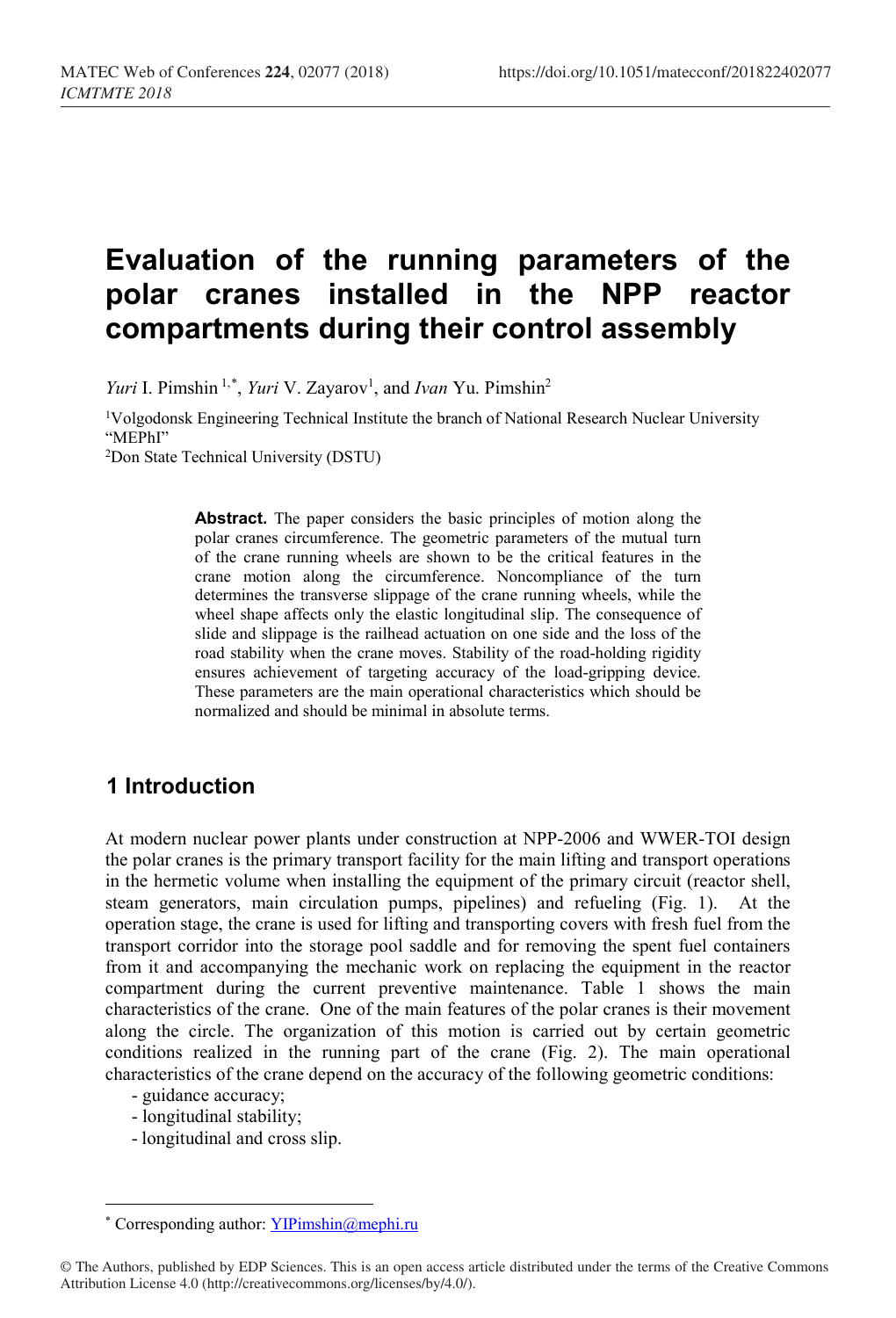In the Russian Federation these types of cranes are manufactured at the "Tyazhmash" plant in Syzran and at the JSC Baltkran in Kaliningrad.

## **2 The main proposals of the study with justification of the obtained scientific results**

The modern design of the polar crane is developed by the design department of the "Tyazhmash" plant. The project has a non-skid mounted installation in the small balancers of the running wheels. This determines the stringent requirements for the accuracy of the running wheel manufacturing, their installation in small and then in main balancers. Manufacturing errors can not be corrected such as in the running gear with the wheel installation in the balancers with the help of rotors. In this design production errors can be eliminated only by the new manufacture of parts. In this regard a very careful monitoring of the crane manufacturing should be carried out with its control assembly at the plant.



**Fig. 1.** Transportation of the reactor vessel to the reactor pool for its installation: 1– longitudinal beam of polar cranes; 2– traverse mounted on the main crane; 3– crane beam of polar crane; 4– reactor vessel; 5– reactor pool; 6- cantilever polar crane.

| $N_2 \pi/\pi$  | Parameter Type                                | Parameter Value     |  |  |
|----------------|-----------------------------------------------|---------------------|--|--|
|                | Crane span:                                   |                     |  |  |
| 1.1            | WWER-1000 NPP reactor                         | 43000 mm            |  |  |
| 1.2            | NPP-2006 and WWER-TOI                         | $41500$ mm          |  |  |
| $\mathfrak{D}$ | Crane weight                                  | 500-600 and more t. |  |  |
| 3              | Capacity                                      | till $400$ t.       |  |  |
| 4              | Target accuracy                               | $\pm 7$ mm          |  |  |
| 5              | Running wheel setting accuracy:               |                     |  |  |
| 5.1            | at a given radius                             | $\pm 2.5$ mm        |  |  |
| 5.2            | at a given diameter                           | $\pm 5$ mm          |  |  |
| 6              | Permissible turn of the wheel relative to the | $\pm 1$ mm          |  |  |
|                |                                               |                     |  |  |

**Table 1.** Polar Crane Parameters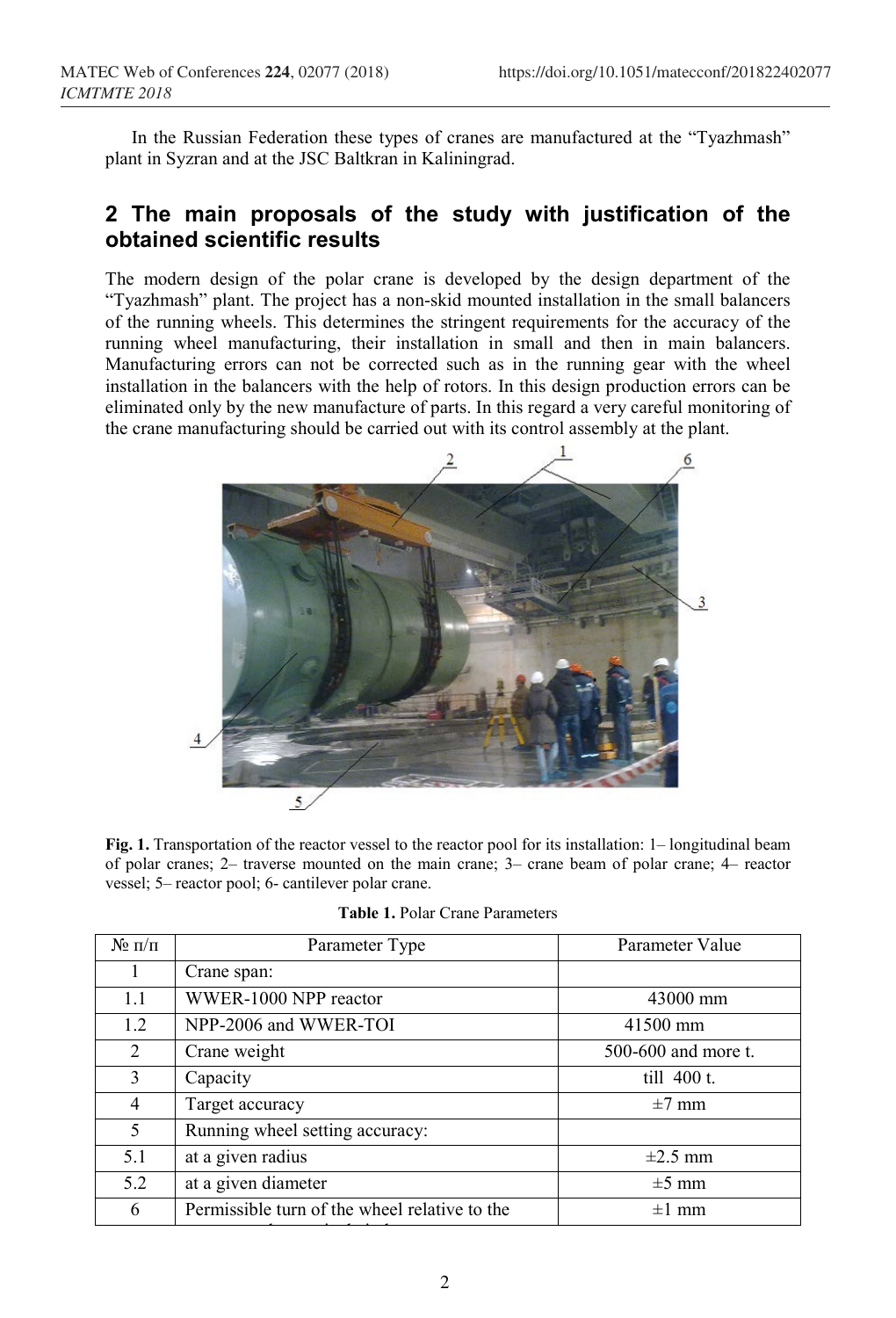There is a possibility to correct identified inadmissible inaccuracies according to the results of this control. It is much more difficult and more costly to make restoration work in the construction object.

Determining the crane bridge parameters and the parameters of its running gear are made during the testing of the polar crane after its assembly.



Running Wheel Configuration

**Fig. 2.** Crane running gear configuration.

#### **1. Geometric Parameter Checking of the Polar Crane Bridge**

When checking the geometric parameters of the polar crane bridge, the work is carried out to determine the sides and diagonals of the rectangles formed by the points K and F (Fig. 3). The results of the completed work are given in the logbooks. Besides the bridge main beams is determined. Results of measurements are given in tabular and graphical forms.

#### **2. Geometric Characteristics Monitoring of the Polar Crane Running Gear**

When checking the geometric parameters of the polar crane running gear, work is carried out to determine the wheel geometric parameters, their actual radii (Fig. 4, Table 2) and the installation parameters in the crane running system (Fig. 2), their mutual position parameters. According to the control results the longitudinal and transverse sliding parameters are calculated: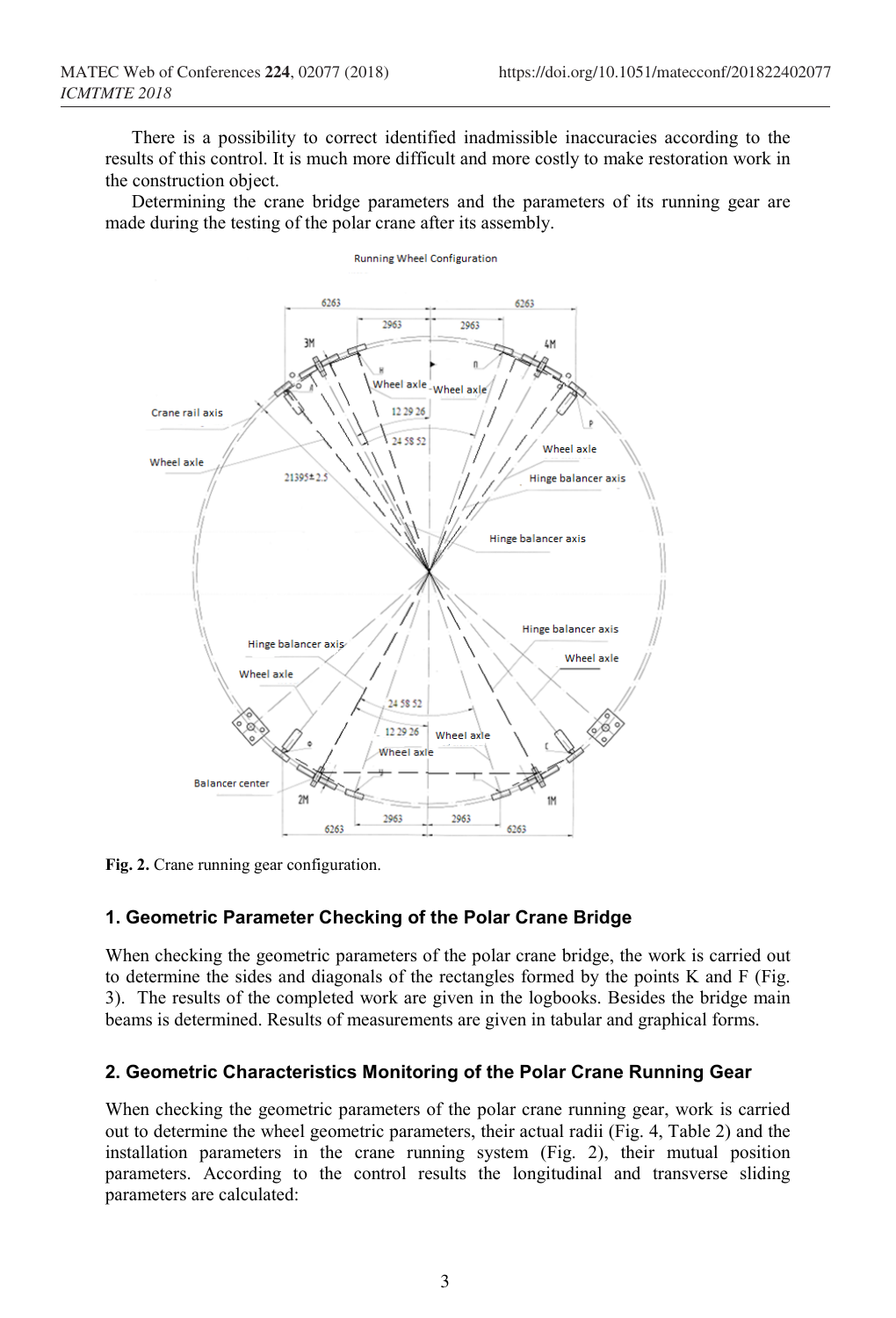

**Fig. 3**. Scheme of the crane bridge monitored dimensions

- Sliding is a continuous process of interaction between the wheel and the rail where the length of the traversed path counted on the railhead is not equal to the length of the track counted along the wheel generatrix.

- Slippage is the momentary change process in the mutual position of the wheel and rail with the unloading of accumulated stresses in the crane metal structures.

In this case the sliding can be formed both in the longitudinal direction (coinciding with the motion direction) and in the transverse direction (perpendicular to the motion direction).

Slippage is realized only in the transverse direction. The consequence of sliding and slippage is the actuation of the railhead on one side and the loss of the road stability when the crane moves.

These parameters are the main operational characteristics which should be normalized and should be minimal in absolute terms.

**Transverse sliding**. When the crane moves in the case when  $R_{\text{n/n}}$  is not equal to R (wheel) rolling) then the wheel tends to move along its circle corresponding to its geometric parameters. However, being in the crane wheel running system, the given wheel remains on the circumference of the crane track. Thus, there is a constant sliding of the wheel in the radial direction by  $\Delta_x$  value when rolling the wheel at each complete turn  $C_x$ . The coefficient of relative cross sliding is calculated by the formula

$$
K_{\Delta x} = \Delta_x / C_{\kappa}.\tag{1}
$$



**Fig. 4.** Scheme of theoretical geometric parameters of the wheel

| Table 2. Theoretical geometric parameters of the wheel |  |  |  |  |
|--------------------------------------------------------|--|--|--|--|
|--------------------------------------------------------|--|--|--|--|

| u ext | m<br>u | <b>XX</b><br>u<br>$\mathbf{r}$ | $N_{\rm 1D}$ | $-$<br><b>MA</b><br><br>ĸ         |                                 | - п/п<br>17 | п/п<br>u |
|-------|--------|--------------------------------|--------------|-----------------------------------|---------------------------------|-------------|----------|
| 745,2 | 738,0  | 210                            | 21395        | $\circ$<br>21301<br>1.82<br>- 199 | $\sqrt{2}$<br>59/17<br>.03<br>◡ | 21500       | 140      |